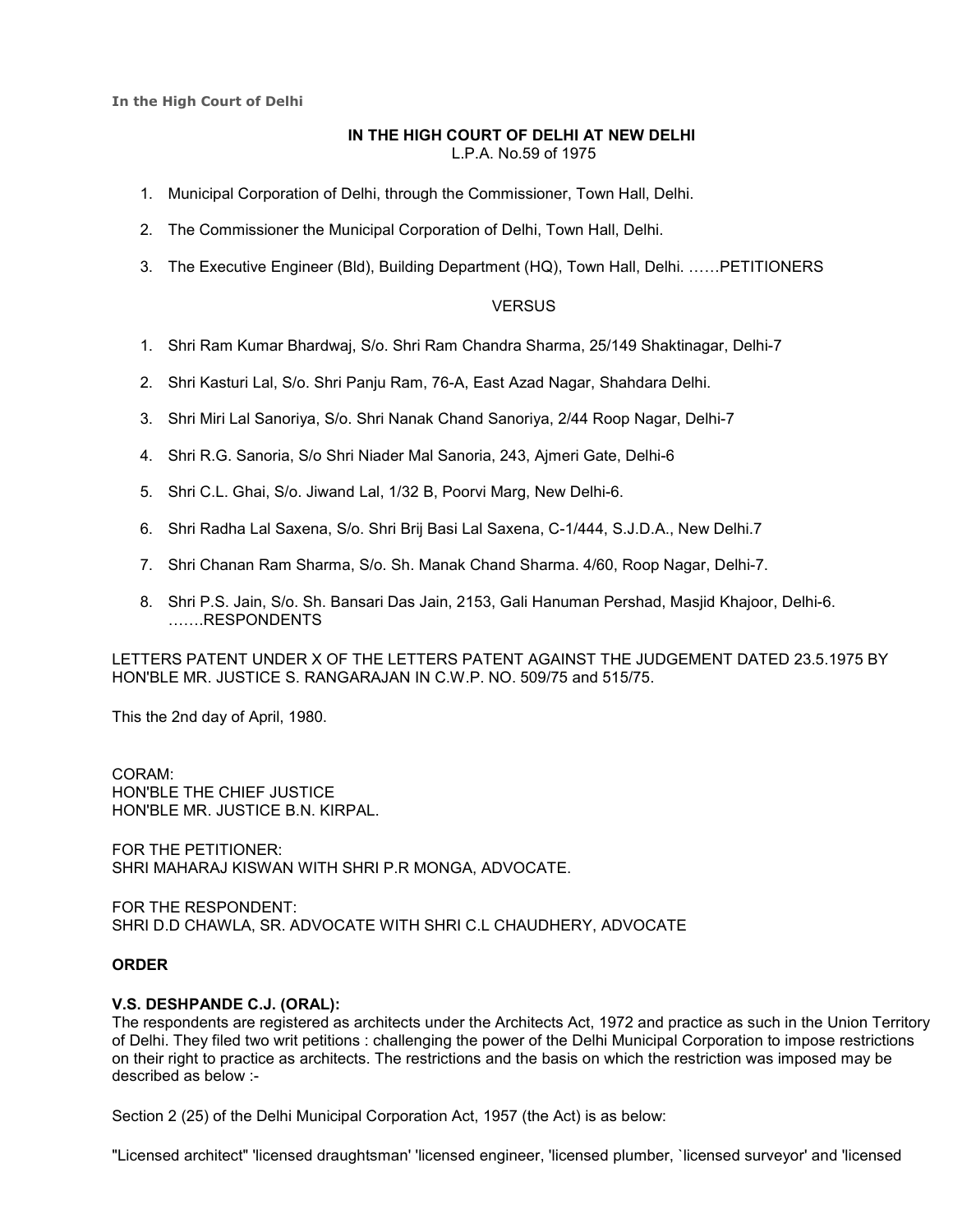town planner' mean respectively a person licensed under the provisions of this act as an architect, draughtsman, engineer, plumber, surveyor and town planner." .

Since the definition of section 2(25) contemplates that a licensed architect or a licensed draughtsman, it is necessary to know the provisions which empower the Corporation to license an architect or a draughtsman under the Act. Section 430 (1) of the Act states that whenever it is provided in this Act or any bye-law made there under that a license or a "written permission may be granted for any purpose, such license or a written permission shall be signed by the Commissioner or by the officer empowered to grant the same under this Act or the bye laws made there under". There is no specific provision in the Act itself empowering the Corporation to issue license to an architect or a draughtsman. Section 481 (1) of the Act empowered the Corporation to make bye- laws for various matters. Part F thereof empowers the making of bye-laws relating to buildings. Part L thereof empowers the making of bye-laws relating to miscellaneous matters. Clause 97 of Part L is .as follows :-

"(7) Any other matter which is to be or may be prescribed by bye-laws made under this Act or in respect of which this Act makes no provisions or makes insufficient provision and provision is, in the opinion of the Corporation, necessary for the efficient municipal government of Delhi."

This is a residuary power to make bye-laws given to the Corporation, if the making of such bye-laws is necessary "for the efficient municipal government of Delhi".

Whatever may have been the position before the coming into force of the Architects Act, 1972, what we have to consider is whether after the coming into force of the said Act the Delhi Municipal Corporation has any power to regulate the practice of architects by the insistence that they must possess a license issued by the Corporation. The Architects Act, 1972 sets out the qualification to be possessed by the persons to be registered as architects under the said Act. It also prohibits persons who do not have such registration from describing themselves as architects and also deals with disciplinary action for misconduct of architects. It is, therefore, a complete enactment the effect of which is that a person cannot call himself an architect unless he is registered under the said Act. Of course, unlike the Advocates Act, which restricts there under, the Architects Act does not restrict the practice by architects to persons registered under the said Act. Therefore, some persons who cannot call themselves architects may still be free to do the work which is ordinarily done by architects and they are not dealt with by the Architects Act, whether the Corporation can deal with such persons is not a question which arises before us. Our considerations is limited to the question whether the corporation can regulate the profession and practice of architects registered under the Architects Act, 1972 by insisting that the architects practicing in Delhi and submitting plans for construction of buildings for the approval of the corporation must possess licenses issued by the Corporation.

The provisions in the Act on which such authority could be claimed by the corporation have been discussed above and it has been found that there is no specific provision in the Delhi Municipal Corporation Act itself authorising the corporation to issues licenses to architects. We have, therefore, to seek for such provisions in the bye-laws, 69 byelaws 6, 9 and 10(2) of the Building Bye-laws, 1959 refer to the licensed architects as being persons who can submit building plans. In view of the definition of "licensed architects" in section 2(25) the licensed architects referred to in the bye-laws have to be persons who are licensed under the provisions of the Act. The result is that on a consideration of these bye-laws the Commissioner, Delhi Municipal Corporation, issued the letter, dated 7th May, 1974 which is Annexure A to writ petition. In this letter it was proposed that the corporation may frame bye-laws for licensing and registration, inter alia, of draughtsman and architects as required by virtue of powers under 2(25) read with sections 430 and 431 of the Act, and Bye-laws 6 and 9 of the Building bye-laws, 1959. In the bye-laws proposed in this letter, provision is sought to be made to prescribe qualifications to be held by architects and draughtsman before licenses could be issued to them, for payment of license fees, deposit of security amounts by them and certain penalties to be imposed on them for contravention of these bye-laws. The whole scheme of such regulation was challenged by the respondents.

The writ petitions of the respondents are allowed by the learned Single Judge. who granted reliefs prayed for, namely to declare that this regulatory scheme was contrary to the Architects Act, 1972 and superseded by the said Act and, therefore, the purported action of the Corporation was ultra vires the Delhi Municipal Corporation Act, 1957. The resolution No.690, dated 3.9.1974, and the orders dated 2.4.1975 and 15.4.1975 were also apparently quashed by, allowing the writ petitions as a whole. These appeals have been preferred by the Corporation against the said decisions of learned Single Judge.

Two considerations are relevant to determine the authority of the Corporation to regulate the practice of the architects in submitting building plans to the Corporation for approval. Firstly, whether the Act and bye-laws framed validly there under authorise the Corporation to do so, and secondly, what is the effect on the authority of the Corporation, if any, of the passing of Architects Act, 1972.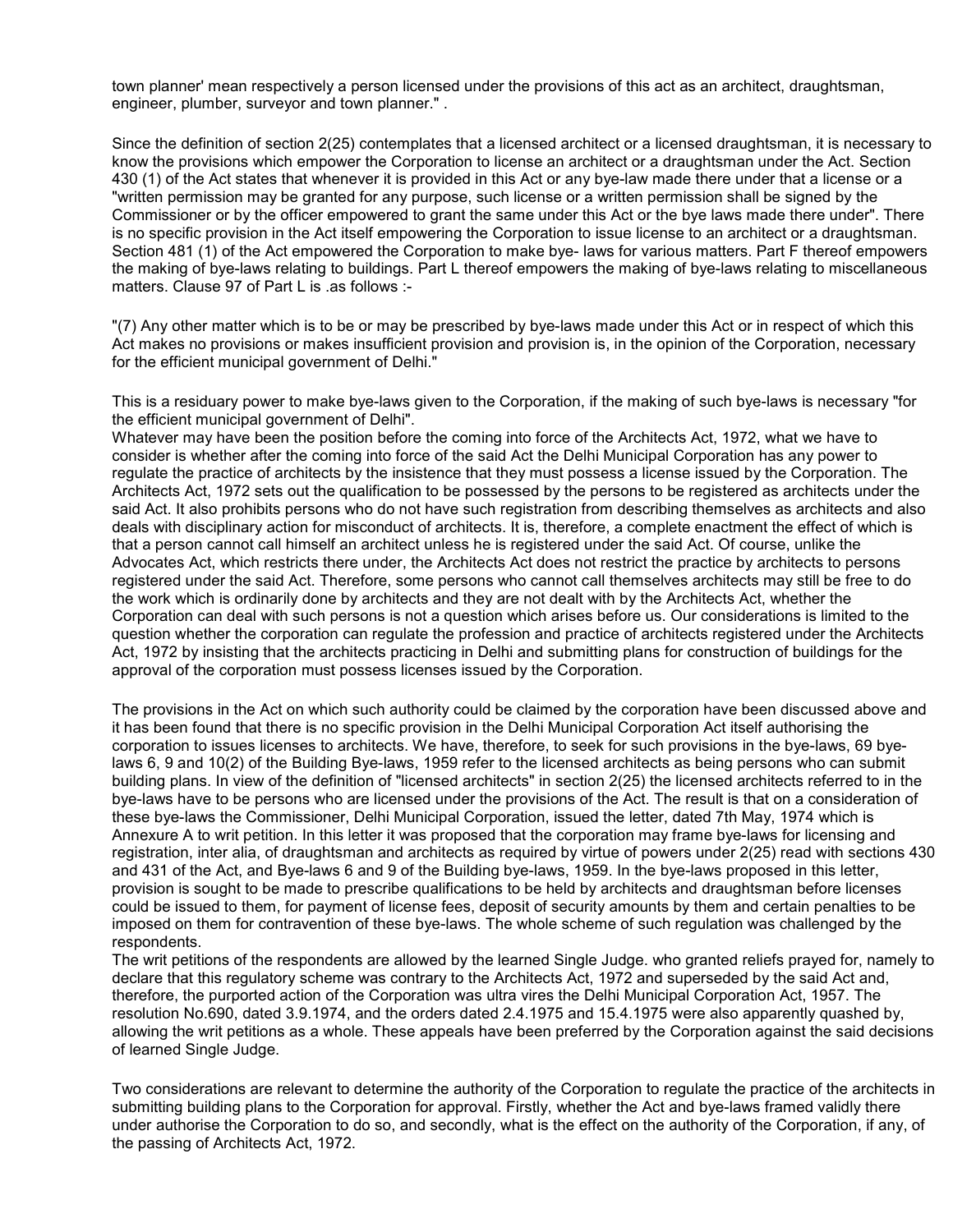# **CONSIDERATION NO.1**

Presumably, section 2(25) of the Act contemplated issue of licenses to architects and draughtsman because at the time the Act was framed and enacted there was no Act providing for the registration of architects and issuing of registration certificates to them and thus regulating the profession and practice of Architects. Further, there may be other persons who cannot be registered as architects under the Architects Act, 1972 and in respect of such persons it is arguable that the Corporation had to make some provision because the building plans submitted to the Corporation have to be by persons who are qualified to the satisfaction of the Corporation. It is necessary for the Corporation to ensure that building plans are made by qualified persons and since the Corporation authorities cannot be expected to scrutinise the building plans with a view to redrafting them in each and every case, some preliminary safeguard that the plans have been prepared by qualified persons could be insisted up in by corporation. The authority for making bye-laws for this purpose is somewhat tenuous, but it may be spelt out from the provision of section 481 part F and Part L, particularly sub section (i) of part L containing the words necessary for the efficient municipal Government of Delhi. In so far as the building plans submitted to the Corporation made by persons who are not architects under the Architect's Act, 1972 are concerned, we need not say anything as to the power of the Corporation to insist on such to the persons possessing licenses to be issued by the Corporation under the bye-laws framed by the Corporation. In our view, therefore, the authority of the Corporation, if any, is restricted to the licensing and making other related provisions to govern the qualifications and conduct of persons other than the registered architects while submitting building plans to the Corporation. But as will be shown under the second consideration below, the Corporation does not possess any such power after the coming into force of the Architects Act, 1972 in relation to persons who are registered as architects there under.

# **CONSIDERATION NO.2**

Section 502 of the Act is as follows :

"Save as: provided in this Act, nothing contained in this Act shall be constructed as authorising the disregard by the corporation or any municipal authority or any municipal officer or other municipal employees of any law for the time being enforce."

This salutory provision recognises that the Delhi Municipal Corporation Act being a general measure relating to the functioning of the Corporation is not expected to provide for the details of the various related questions with which the Corporation may have to deal for the time being only or in the absence of special law dealing with such matters. The Architects Act, 1972 is a special law dealing with the qualifications to be possessed by persons for being registered as architects and restricting the terms "architect" or "registered architect" to such persons only. Since the possession of a registration certificate under the Architects Act, 1972 regarded by Parliament as sufficient qualification for the practice of architects and since all related questions have been dealt with in respect of architects by the said Act, It became unnecessary for the Corporation to do so thereafter. In view of section 502 of the Act, the provisions referred to above which could be constructed authorising the corporation to regulate the licensing of architects and draughtsman could not be so constructed after coming into force of the Architects Act, 1972.

We accordingly declare that the judgements under appeal by the learned single Judge are not to be understood to mean that the impugned actions of the Corporation including the bye-laws and the resolutions or orders referred to in relief(s) asked for in the writ petitions are quashed for all purposes. It is sufficient for us to declare that none of these provisions will affect in any way the status and practice of persons. including the possession of license and payment of license fee or amounts or security. etc. and the respondents shall be free to act as architects and submit building plans to the Municipal Corporation of Delhi without having to comply with any of these provisions.

Subject to these observations. the appeals are dismissed without any order as to costs.